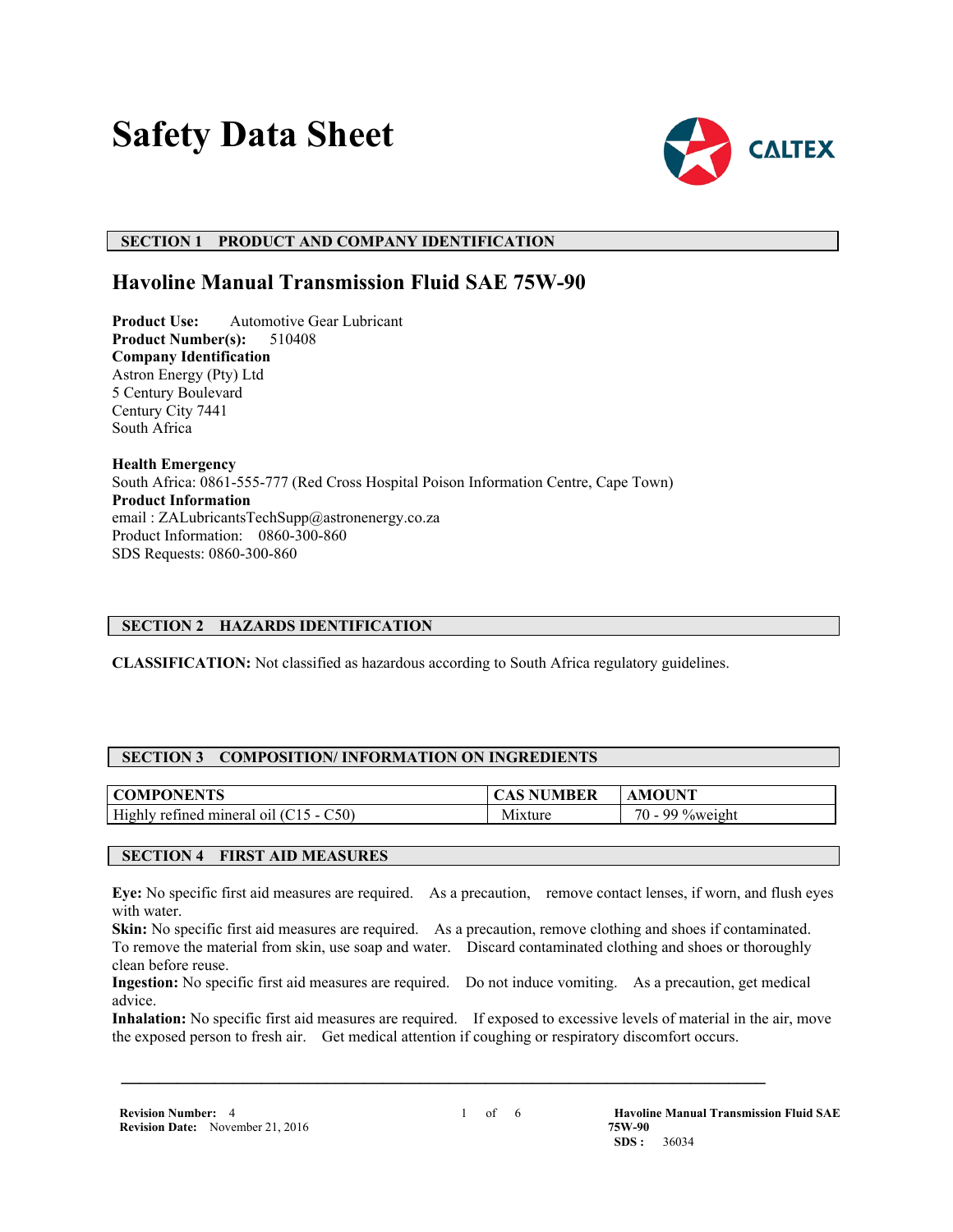#### **IMMEDIATE HEALTH EFFECTS**

**Eve:** Not expected to cause prolonged or significant eye irritation.

**Skin:** Contact with the skin is not expected to cause prolonged or significant irritation. Contact with the skin is not expected to cause an allergic skin response. Not expected to be harmful to internal organs if absorbed through the skin.

**Ingestion:** Not expected to be harmful if swallowed.

**Inhalation:** Not expected to be harmful if inhaled. Contains a petroleum-based mineral oil. May cause respiratory irritation or other pulmonary effects following prolonged or repeated inhalation of oil mist at airborne levels above the recommended mineral oil mist exposure limit. Symptoms of respiratory irritation may include coughing and difficulty breathing.

## **SECTION 5 FIRE FIGHTING MEASURES**

**EXTINGUISHING MEDIA:** Use water fog, foam, dry chemical or carbon dioxide (CO2) to extinguish flames.

#### **PROTECTION OF FIRE FIGHTERS:**

**Fire Fighting Instructions:** This material will burn although it is not easily ignited. See Section 7 for proper handling and storage. For fires involving this material, do not enter any enclosed or confined fire space without proper protective equipment, including self-contained breathing apparatus.

**Combustion Products:** Highly dependent on combustion conditions. A complex mixture of airborne solids, liquids, and gases including carbon monoxide, carbon dioxide, and unidentified organic compounds will be evolved when this material undergoes combustion. Combustion may form oxides of: Sulfur, Phosphorus, Magnesium, Zinc.

## **SECTION 6 ACCIDENTAL RELEASE MEASURES**

**Protective Measures:** Eliminate all sources of ignition in vicinity of spilled material.

**Spill Management:** Stop the source of the release if you can do it without risk. Contain release to prevent further contamination of soil, surface water or groundwater. Clean up spill as soon as possible, observing precautions in Exposure Controls/Personal Protection. Use appropriate techniques such as applying noncombustible absorbent materials or pumping. Where feasible and appropriate, remove contaminated soil. Place contaminated materials in disposable containers and dispose of in a manner consistent with applicable regulations. **Reporting:** Report spills to local authorities as appropriate or required.

## **SECTION 7 HANDLING AND STORAGE**

**General Handling Information:** Avoid contaminating soil or releasing this material into sewage and drainage systems and bodies of water.

**Precautionary Measures:** Keep out of the reach of children.

**Static Hazard:** Electrostatic charge may accumulate and create a hazardous condition when handling this material. To minimize this hazard, bonding and grounding may be necessary but may not, by themselves, be sufficient. Review all operations which have the potential of generating and accumulating an electrostatic charge and/or a flammable atmosphere (including tank and container filling, splash filling, tank cleaning, sampling, gauging, switch loading, filtering, mixing, agitation, and vacuum truck operations) and use appropriate mitigating procedures. **Container Warnings:** Container is not designed to contain pressure. Do not use pressure to empty container or it may rupture with explosive force. Empty containers retain product residue (solid, liquid, and/or vapor) and can be dangerous. Do not pressurize, cut, weld, braze, solder, drill, grind, or expose such containers to heat, flame, sparks, static electricity, or other sources of ignition. They may explode and cause injury or death. Empty containers should be completely drained, properly closed, and promptly returned to a drum reconditioner or disposed of properly.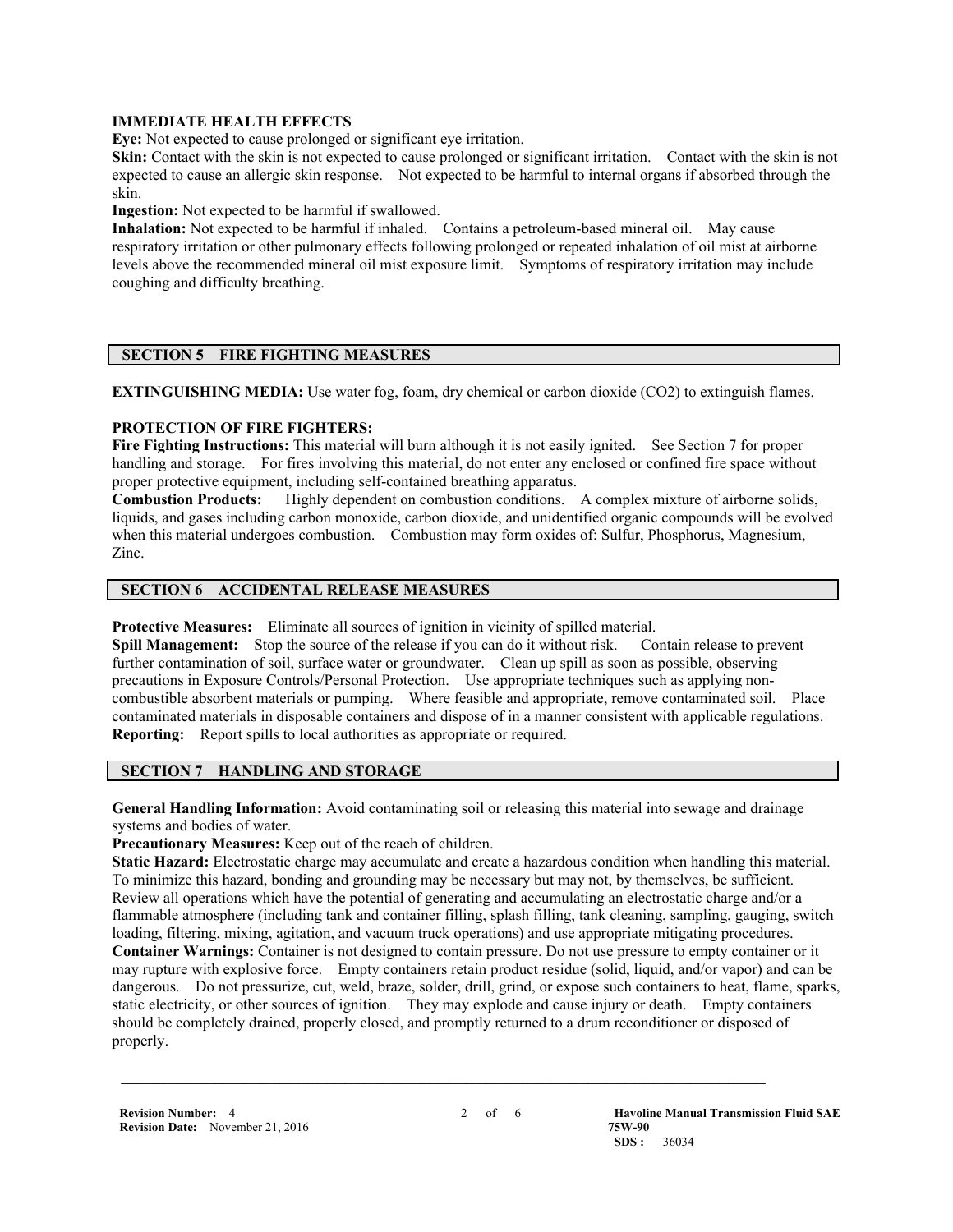#### **SECTION 8 EXPOSURE CONTROLS/PERSONAL PROTECTION**

## **GENERAL CONSIDERATIONS:**

Consider the potential hazards of this material (see Section 2), applicable exposure limits, job activities, and other substances in the work place when designing engineering controls and selecting personal protective equipment. If engineering controls or work practices are not adequate to prevent exposure to harmful levels of this material, the personal protective equipment listed below is recommended. The user should read and understand all instructions and limitations supplied with the equipment since protection is usually provided for a limited time or under certain circumstances.

## **ENGINEERING CONTROLS:**

Use in a well-ventilated area.

## **PERSONAL PROTECTIVE EQUIPMENT**

**Eye/Face Protection:** No special eye protection is normally required. Where splashing is possible, wear safety glasses with side shields as a good safety practice.

**Skin Protection:** No special protective clothing is normally required. Where splashing is possible, select protective clothing depending on operations conducted, physical requirements and other substances in the workplace. Suggested materials for protective gloves include: 4H (PE/EVAL), Nitrile Rubber, Silver Shield, Viton.

**Respiratory Protection:** No respiratory protection is normally required. If user operations generate an oil mist, determine if airborne concentrations are below the occupational exposure limit for mineral oil mist. If not, wear an approved respirator that provides adequate protection from the measured concentrations of this material. For airpurifying respirators use a particulate cartridge.

Use a positive pressure air-supplying respirator in circumstances where air-purifying respirators may not provide adequate protection.

## **Occupational Exposure Limits:**

| Component                                | Country/<br>Agency | TWA              | <b>STEL</b>       | Ceiling | <b>Notation</b> |
|------------------------------------------|--------------------|------------------|-------------------|---------|-----------------|
| Highly refined mineral oil $(C15 - C50)$ | <b>ACGIH</b>       | $5 \text{ mg/m}$ | $10 \text{ mg/m}$ | $- -$   | $- -$           |

Consult local authorities for appropriate values.

## **SECTION 9 PHYSICAL AND CHEMICAL PROPERTIES**

**Attention: the data below are typical values and do not constitute a specification.**

**Color:** Brown **Physical State:** Liquid **Odor:** Petroleum odor **Odor Threshold:** No data available **pH:** Not Applicable **Vapor Pressure:** <0.01 mmHg @ 37.8 °C (100 °F) **Vapor Density (Air = 1):**  $>1$ <br>**Initial Boiling Point:**  $315^{\circ}C(599^{\circ}F)$ **Initial Boiling Point: Solubility:** Soluble in hydrocarbons; insoluble in water **Freezing Point:** Not Applicable **Melting Point:** No data available **Density:** 0.8764 kg/l @ 15°C (59°F) (Typical)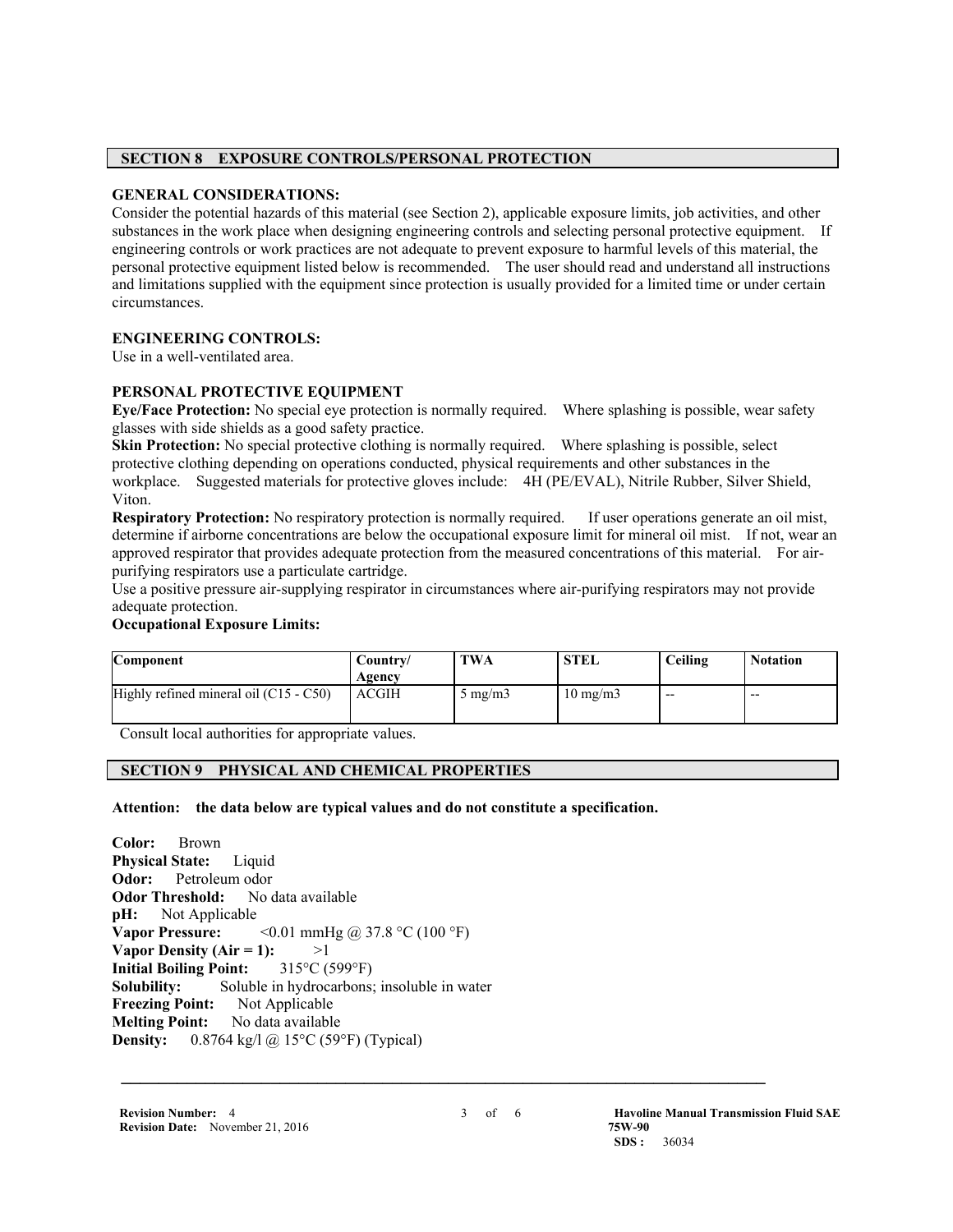**Viscosity:** 16.20 mm2/s @ 100°C (212°F) (Min) **Coefficient of Therm. Expansion / °F:** No data available **Evaporation Rate:** No data available **Decomposition temperature:** No data available **Octanol/Water Partition Coefficient:** No data available

**FLAMMABLE PROPERTIES: Flammability (solid, gas):** No Data Available

**Flashpoint:** (Cleveland Open Cup) 165 °C (329 °F) Minimum<br>Autoignition: No data available **Autoignition:** No data available **Flammability (Explosive) Limits (% by volume in air):** Lower: Not Applicable Upper: Not Applicable

## **SECTION 10 STABILITY AND REACTIVITY**

**Reactivity:** May react with strong acids or strong oxidizing agents, such as chlorates, nitrates, peroxides, etc. **Chemical Stability:** This material is considered stable under normal ambient and anticipated storage and handling conditions of temperature and pressure.

**Incompatibility With Other Materials:** Not applicable **Hazardous Decomposition Products:** None known (None expected), Hydrogen Sulfide (Elevated temperatures) **Hazardous Polymerization:** Hazardous polymerization will not occur.

## **SECTION 11 TOXICOLOGICAL INFORMATION**

#### **Information on toxicological effects**

**Serious Eye Damage/Irritation:** The eye irritation hazard is based on evaluation of data for product components.

**Skin Corrosion/Irritation:** The skin irritation hazard is based on evaluation of data for product components.

**Skin Sensitization:** The skin sensitization hazard is based on evaluation of data for product components.

**Acute Dermal Toxicity:** The acute dermal toxicity hazard is based on evaluation of data for product components.

**Acute Oral Toxicity:** The acute oral toxicity hazard is based on evaluation of data for product components.

**Acute Inhalation Toxicity:** The acute inhalation toxicity hazard is based on evaluation of data for product components.

**Acute Toxicity Estimate:** Not Determined

**Germ Cell Mutagenicity:** The hazard evaluation is based on data for components or a similar material.

**Carcinogenicity:** The hazard evaluation is based on data for components or a similar material.

**Reproductive Toxicity:** The hazard evaluation is based on data for components or a similar material.

**Specific Target Organ Toxicity - Single Exposure:** The hazard evaluation is based on data for components or a similar material.

#### **Specific Target Organ Toxicity - Repeated Exposure:** The hazard evaluation is based on data for components or a similar material.

#### **ADDITIONAL TOXICOLOGY INFORMATION:**

This product contains petroleum base oils which may be refined by various processes including severe solvent extraction, severe hydrocracking, or severe hydrotreating. None of the oils requires a cancer warning under the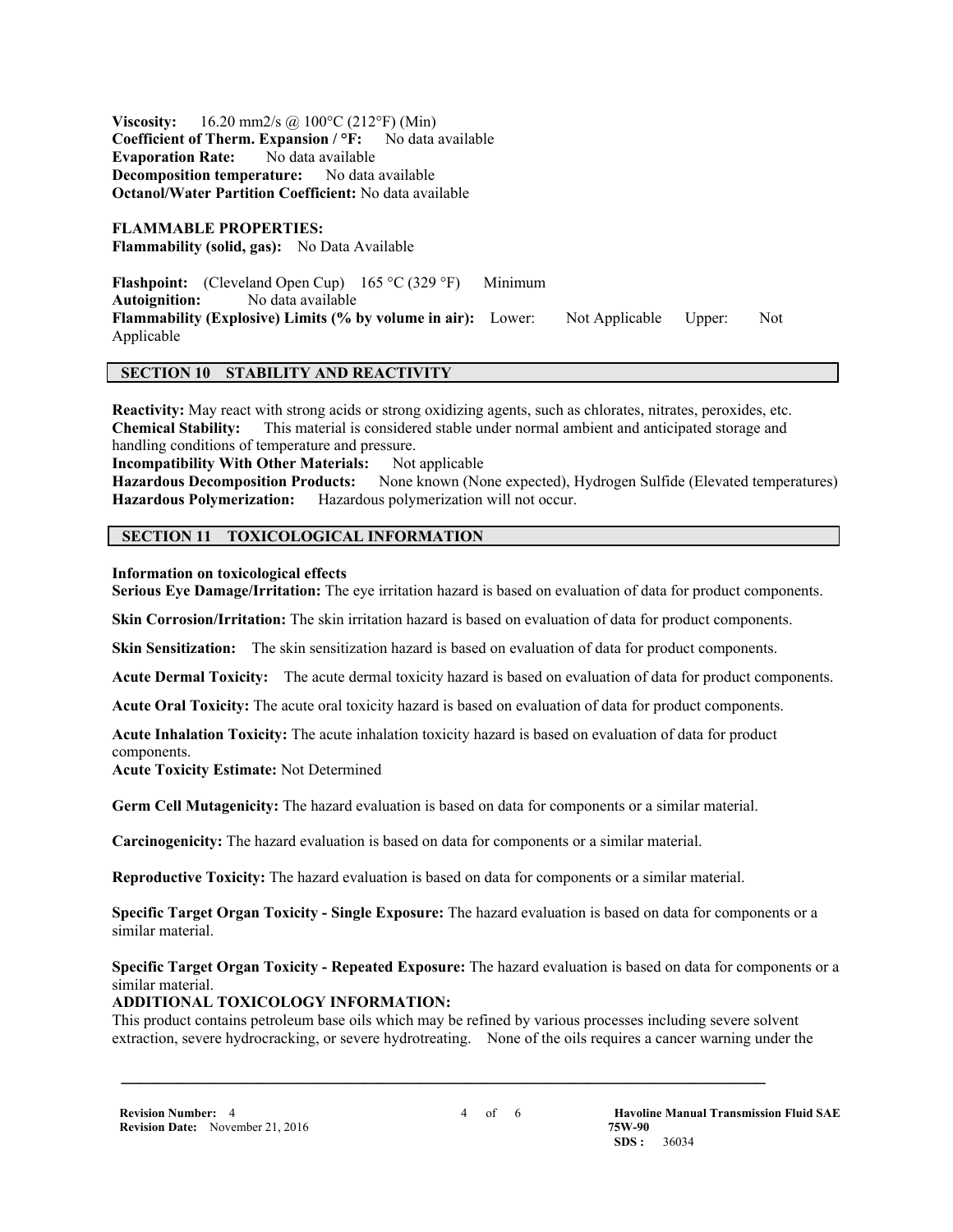OSHA Hazard Communication Standard (29 CFR 1910.1200). These oils have not been listed in the National Toxicology Program (NTP) Annual Report nor have they been classified by the International Agency for Research on Cancer (IARC) as; carcinogenic to humans (Group 1), probably carcinogenic to humans (Group 2A), or possibly carcinogenic to humans (Group 2B).

 These oils have not been classified by the American Conference of Governmental Industrial Hygienists (ACGIH) as: confirmed human carcinogen (A1), suspected human carcinogen (A2), or confirmed animal carcinogen with unknown relevance to humans (A3).

## **SECTION 12 ECOLOGICAL INFORMATION**

#### **ECOTOXICITY**

This material is not expected to be harmful to aquatic organisms. The product has not been tested. The statement has been derived from the properties of the individual components.

#### **MOBILITY**

No data available.

#### **PERSISTENCE AND DEGRADABILITY**

This material is not expected to be readily biodegradable. The biodegradability of this material is based on an evaluation of data for the components or a similar material.

The product has not been tested. The statement has been derived from the properties of the individual components.

#### **POTENTIAL TO BIOACCUMULATE**

Bioconcentration Factor: No data available. Octanol/Water Partition Coefficient: No data available

#### **SECTION 13 DISPOSAL CONSIDERATIONS**

Use material for its intended purpose or recycle if possible. Oil collection services are available for used oil recycling or disposal. Place contaminated materials in containers and dispose of in a manner consistent with applicable regulations. Contact your sales representative or local environmental or health authorities for approved disposal or recycling methods.

## **SECTION 14 TRANSPORT INFORMATION**

The description shown may not apply to all shipping situations. Consult 49CFR, or appropriate Dangerous Goods Regulations, for additional description requirements (e.g., technical name) and mode-specific or quantity-specific shipping requirements.

**DOT Shipping Description:** NOT REGULATED AS A HAZARDOUS MATERIAL UNDER 49 CFR

**IMO/IMDG Shipping Description:** NOT REGULATED AS DANGEROUS GOODS FOR TRANSPORT UNDER THE IMDG CODE

**ICAO/IATA Shipping Description:** NOT REGULATED AS DANGEROUS GOODS FOR TRANSPORT UNDER ICAO

 **\_\_\_\_\_\_\_\_\_\_\_\_\_\_\_\_\_\_\_\_\_\_\_\_\_\_\_\_\_\_\_\_\_\_\_\_\_\_\_\_\_\_\_\_\_\_\_\_\_\_\_\_\_\_\_\_\_\_\_\_\_\_\_\_\_\_\_\_\_**

#### **SECTION 15 REGULATORY INFORMATION**